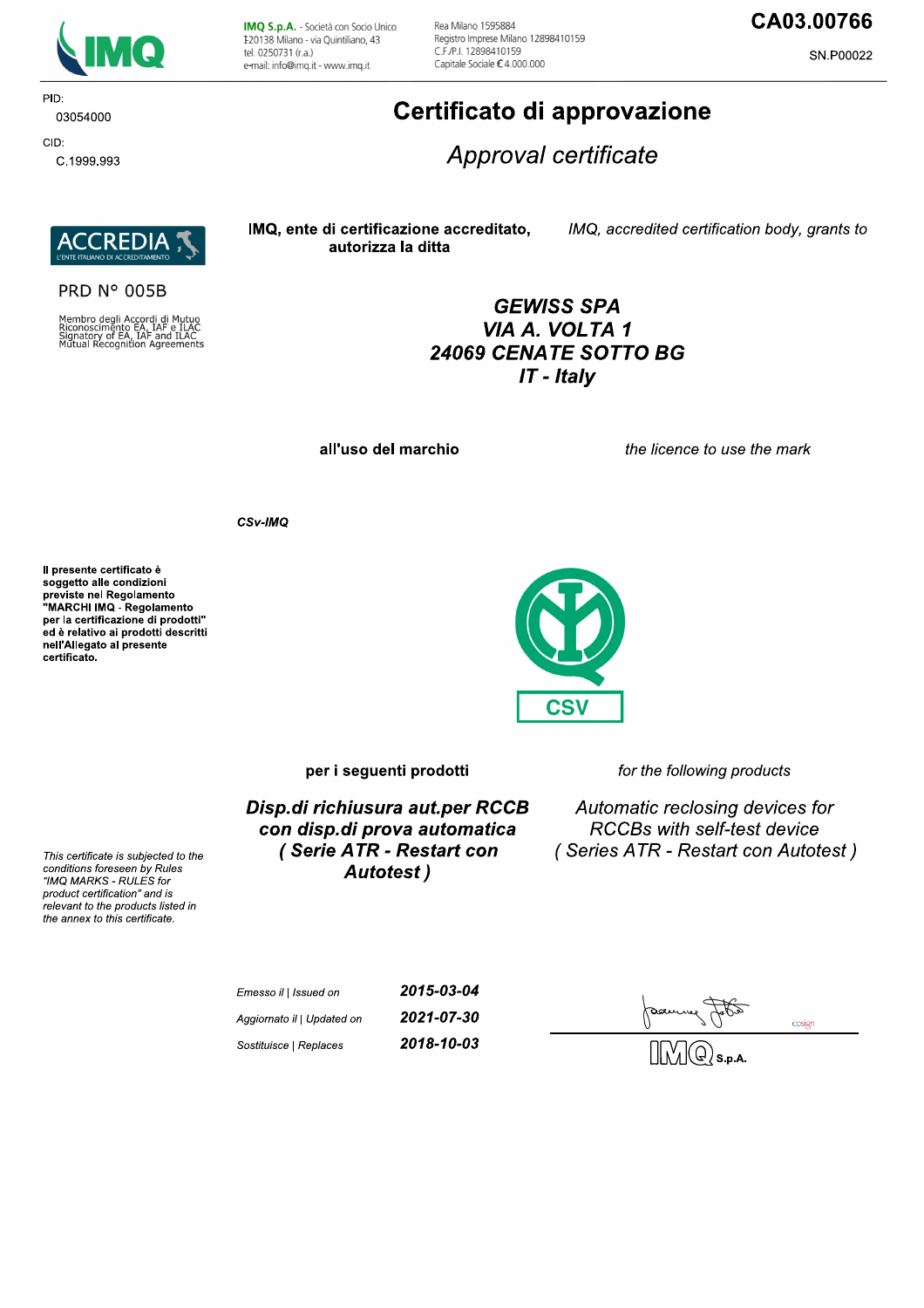

IMQ S.p.A. - Società con Socio Unico I 20138 Milano - via Quintiliano, 43 tel. 0250731 (r.a.) e-mail: info@img.it - www.img.it

Rea Milano 1595884 Registro Imprese Milano 12898410159 C F /P | 12898410159 Capitale Sociale €4.000.000

# CA03.00766

**SN.P00022** 

Allegato - Certificato di approvazione **Annex - Approval certificate** 

Emesso il | Issued on 2015-03-04 Aggiornato il | Updated on 2021-07-30 Sostituisce | Replaces 2018-10-03

**Prodotto | Product** 

# Disp.di richiusura aut.per RCCB con disp.di prova automatica Automatic reclosing devices for RCCBs with self-test device

#### **Concessionario | Licence Holder**

**GEWISS SPA** VIA A. VOLTA 1 24069 CENATE SOTTO BG IT - Italy

#### **Marchio | Mark**



CS<sub>V-IMO</sub>



#### **Costruito a | Manufactured at**

PI.P0003R

99000646

Copia del presente certificato deve essere conservata presso i luoghi di produzione sopra elencati.

#### Norme / Specifiche tecniche

Prodotto/i conforme/i alle Norme/Specifiche tecniche:

Capitolato Tecnico IMQ CPT-054 V Ed. 2021

Prodotti conformi agli obiettivi di sicurezza della Direttiva B.T. 2014/35/UE (Allegato I).

**Standards / Technical specifications** 

Copy of this certificate must be available at the manufacturing places listed above

Product/s complying to Standards/Technical specifications: Technical Specifications IMQ CPT-054 V Ed. Products meeting the safety objectives of Low Voltage Directive 2014/35/EU (Annex I).

### **Rapporti | Test Reports**

PB21-0062906-01

### **Caratteristiche tecniche | Technical characteristics**

|                                                                            | Serie   Series ATR - Restart con Autotest                            |
|----------------------------------------------------------------------------|----------------------------------------------------------------------|
| oo di interruttore di protezione   Type of protective device               | interruttore differenziale senza sganciatore di sovracorrente / RCCB |
| Resistenza di funzionamento verso terra   Operating<br>resistance to earth | 70 kOhm; 16 kOhm; 5 kOhm                                             |
| Tensione/frequenza nominale   Rated voltage/frequency 230 V: 50 Hz         |                                                                      |
| Numero massimo di richiusure   Maximum number of re- 3<br>closina          |                                                                      |
| Sistema di installazione   Type of installation                            | quadro di distribuzione / distribution board                         |
| Tipo di assemblaggio   Type of assembling                                  | assemblato in fabbrica / assembled in factory                        |
|                                                                            |                                                                      |

### Articoli (con dettagli) | Articles (with details)

AR.P000E9

Tipo

 $\overline{M}$ 

Marca | Trade mark GEWISS Riferimento di tipo | Type reference vedere Allegato 1 / see Annex 1 Articolo/Riferimento a catalogo | Article/Catalogue vedere Allegato 1 / see Annex 1 reference Tensione nominale | Rated voltage 230 V Tipo di condizione dopo il guasto | Type of condition after bloccato / blocked fault Frequenza della prova automatica | Frequency of the mensile / monthly automatic test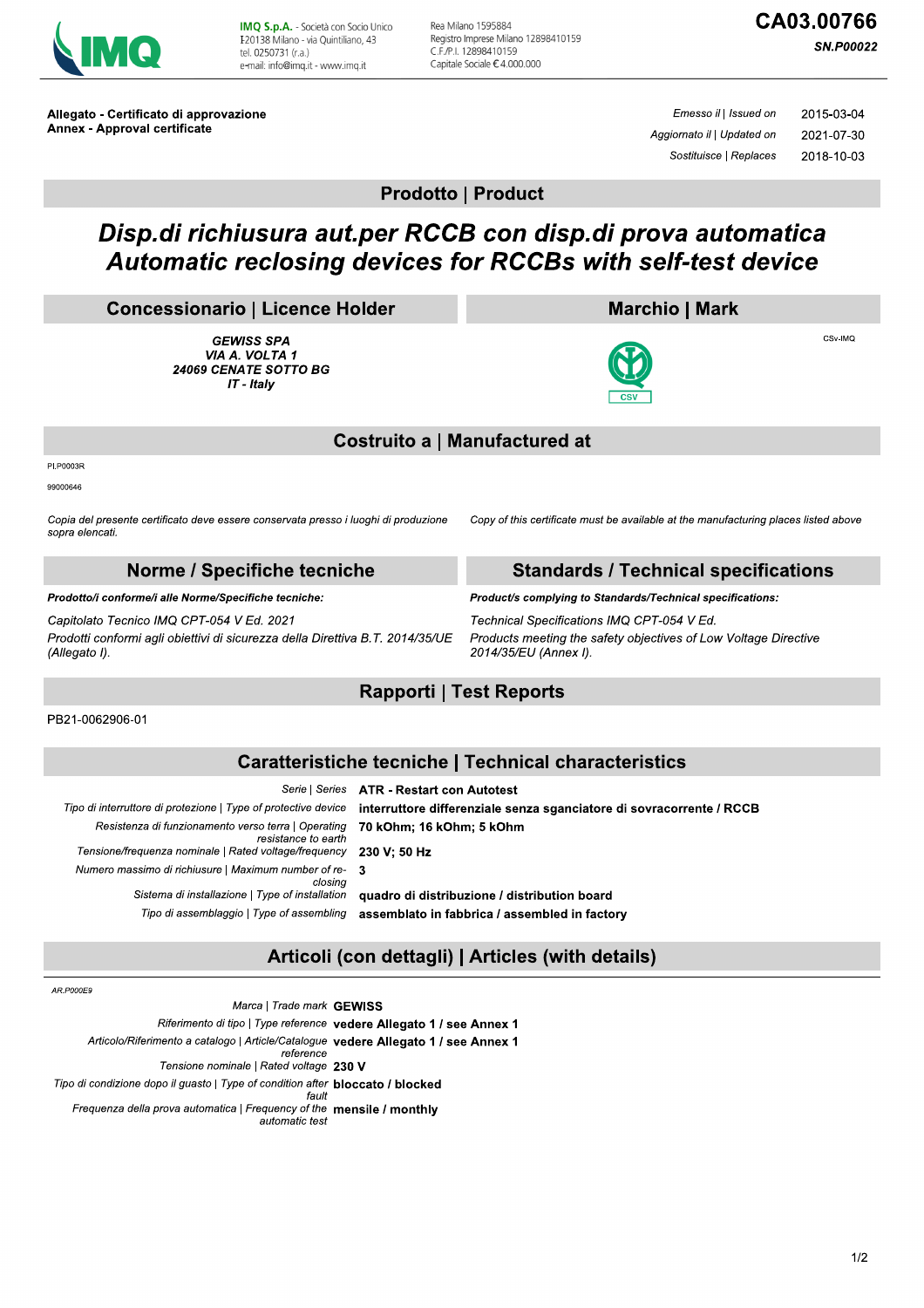

IMQ S.p.A. - Società con Socio Unico I 20138 Milano - via Quintiliano, 43 tel. 0250731 (r.a.) e-mail: info@imq.it - www.imq.it

Rea Milano 1595884 Registro Imprese Milano 12898410159 C.F./P.I. 12898410159 Capitale Sociale €4.000.000

**SN.P00022** 

AR.P000EA

Marca | Trade mark GEWISS

The discondizione dopo il guasto | Type of condition after **intervenuto** / **tripped**<br>
Frequenza della prova automatica | Frequency d'the **mensile / monthly**<br> **Ulteriori informazioni | Additional Information**<br>
Per le caratt Riferimento di tipo | Type reference vedere Allegato 1 / see Annex 1 Articolo/Riferimento a catalogo | Article/Catalogue vedere Allegato 1 / see Annex 1 reference Tensione nominale | Rated voltage  $230$  V  $\frac{D}{D}$  an condizione dopo il guasto | Type of condition after **intervenuto / tripped**<br>fault Frequenza della prova automatica | Frequency of the **mensile / monthly** automatic test

## Ulteriori informazioni | Additional informatic

Per le caratteristiche dell'interruttore differenziale associato vedere<br>Versione RD - Tipo di condizione dopo il guasto: bloccato;<br>Versione RD PRO - Tipo di condizione dopo il guasto: intervenuto.<br>For the ratings of the as

## Diritti di concessione | Annual Fees

SN.P00022 BTV.030500.DA42 Importo modelli CSv-IMQ derivati - interruttori differenziali per apparecchi - 0305 - Interruttori aifferenziaii | CSV-iMQ derived models - RCBO / RCCB - 0305 - Residual current operated circuit importo modelli CSV-IMQ derivati - interruttori differenziali per appareccni - 0305 - interruttori<br>differenziali | CSv-IMQ derived models - RCBO / RCCB - 0305 - Residual current operated circuit<br>breakers for household uses